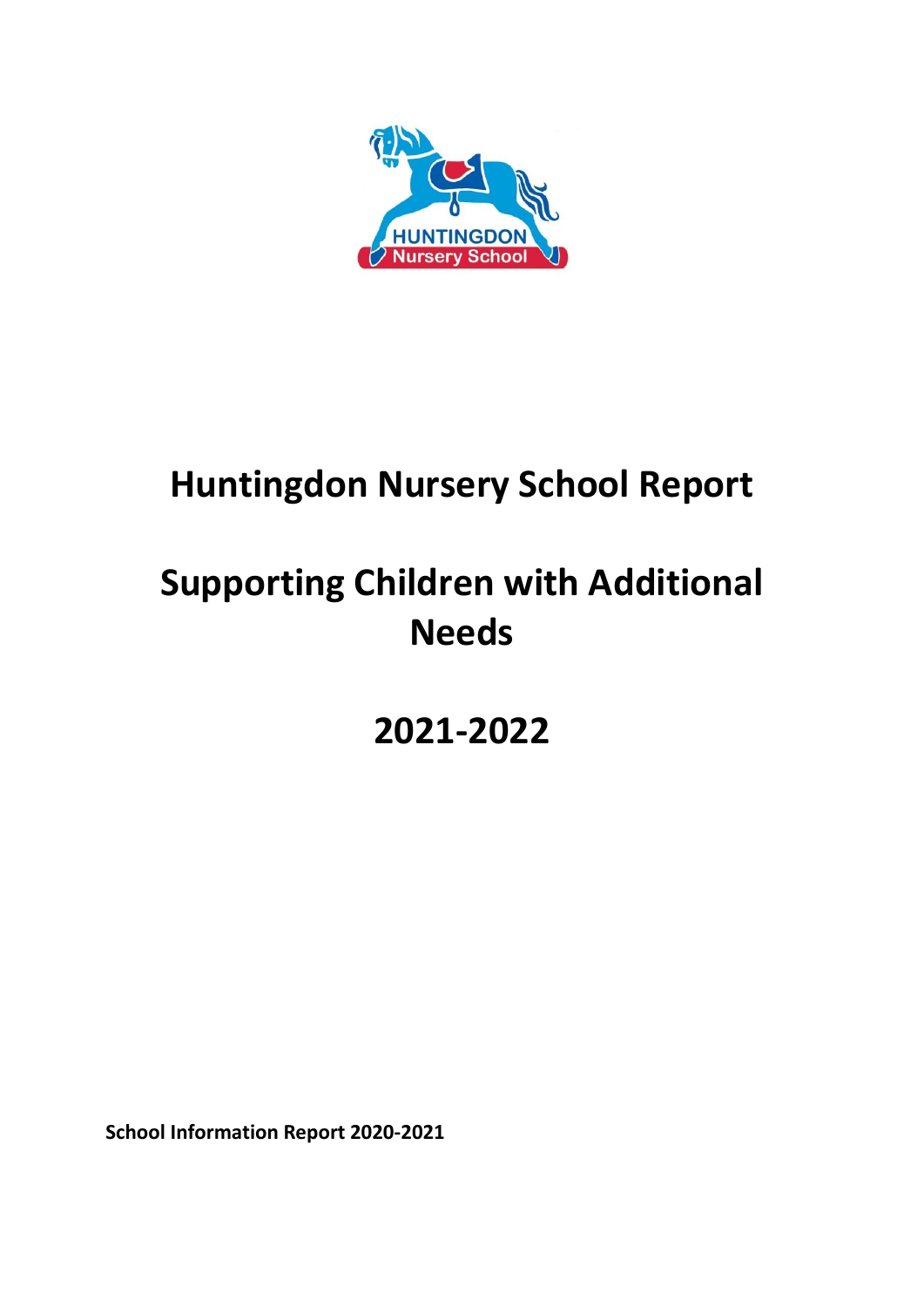#### **Our aim**

At Huntingdon Nursery School we are committed to helping all our children realise their potential. We seek to meet the needs of all our children, working closely with families to achieve this. We recognise that some children, for part or all of their time at Huntingdon Nursery School need extra help and support to do this and may be identified as having a Special Educational Need or Disability.

We aim to provide children with Special Educational Needs (SEND) with a warm, supportive environment, helping children to be as independent as possible. We encourage children to learn alongside each other through a play-based, child-centred curriculum.

#### **The Special Educational Needs Team**

We have a dedicated and experienced team, who have worked for many years supporting children with a range of needs, such as, autism, global delay, hearing impairment, Down's syndrome and physical disabilities. Meeting the teaching and learning needs of all children is a priority for all members of staff. The teacher who has specific responsibility for coordinating the provision special educational needs and disability is:

Mrs Claire Palmer- Special Educational Needs Co-ordinator (SENCo)

Mrs Claire Palmer is Headteacher and SENDCo at the nursery school and is always happy to talk to families about any concerns they may have or the particular needs of their child in the nursery school.

She can be contacted by telephone on: 01480 375216

Or via email: head@huntingdon-nur.cambs.sch.uk

#### [head@huntingdon-nur.cambs.sch.uk](mailto:head@huntingdon-nur.cambs.sch.uk)

Mrs Claire Palmer is an experienced teacher and is currently completing the accredited Special Educational Needs and Disability Co-ordinator (SENCo) qualification.

The SEND Governor is Sally Davies who can be contacted through the school office.

Sally Davies is a very experienced Level 4 Teaching Assistant who has previously taken on the role of SENCo in School.

Tel: 01480 375216 or email: office@huntingdon-nur.cambs.sch.uk

All children have a keyworker who identifies needs, interests, strengths and difficulties, together with Class teachers they plan appropriate learning experiences. Additional support may be provided by suitably qualified Teaching Assistants, who work together with the SENCO and keyworkers. This support may be on an individual or shared basis depending on the needs of the child.

Our staff have experience of working with a range of strategies to support children with additional needs such as, use of visual timetables and sign language, and have received training, such as, Autism Education Trust training to enable them to do so.

# **Support from Additional Agencies**

At times it is necessary to make referrals to additional agencies to identify individual needs, assess progress and plan appropriately to meet the particular needs of a child. We work with additional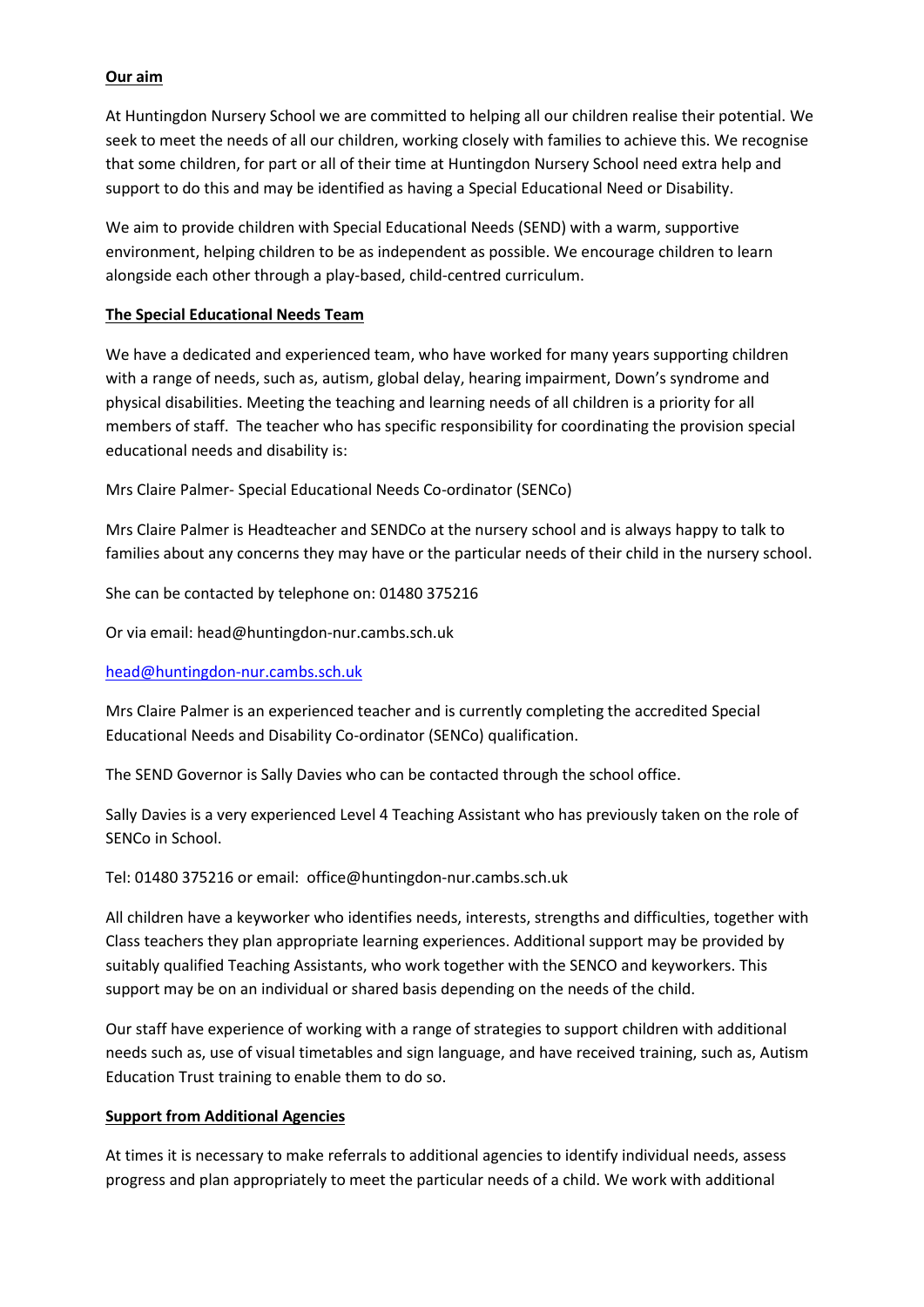agencies such as Early Support, the Speech and Language Service, Educational Psychology, Physiotherapy, Health Visitors and Specialist Practitioners to provide appropriate support, plans and resources for children when they are identified as having an additional need. Parents are always consulted and informed when additional professionals are involved and usually have the opportunity to meet and talk with other professionals in our nursery. Sometimes additional support may be provided in the home if this is appropriate to the needs of the child and family. Our staff have worked with a wide range of professionals and have built up very positive relationships with professional agencies; it is common for other professionals to want children to go to our nursery because they know the warm, supportive, professional experience that they will have.

#### **Working with Parents/Carers**

At Huntingdon Nursery School we recognise the important part that families play in helping others to understand and support the specific needs of their child. We actively promote partnership with parents/carers, through the sharing of information and education plans as well as through visits and informal conversations. There are a number of opportunities for parents to be consulted throughout the year, depending on the particular needs of the family and child. All families have home visits and are invited for specific consultation meetings. Parents are welcome in the nursery to visit or volunteer.

For a child with additional needs further meetings may be arrange to set and review individual targets, meetings with the SENDCo and consultation with other professionals. A child with an identified additional need will usually have been referred for additional support with an Early Help Assessment, which will be completed by the SENDCo with parents/carers. If a child's Early Help Assessment is accepted by Early Support then a lead professional will be appointed to support the family and a specific Family Support Plan will be put in place and reviewed every 3 months. If it is decided that a child's needs are complex and require support beyond that which is normally available in the nursery an Education, Help and Care Plan (EHCP) may be requested. Mrs Palmer in her role as SENDCo will make these requests and support families through the process.

At Huntingdon Nursery School we appreciate that parents/carers are the experts on their child and know their child best of all. We always value your input. Parents are always encouraged to tell us about any concerns or identified needs as early as possible, so that we can ensure that appropriate support is in place. We operate an open door policy.

#### **Identification of a Special Educational Need or Disability**

We work according to the SEN Code of Practice (September, 2014) definition which says that:

A child or young person has SEN if they have a learning difficulty or disability which calls for special educational provision to be made for them. A child has a learning difficulty or disability if they:

(a) have a significantly greater difficulty in learning than the majority of others of the same age; or

(b) have a disability which prevents or hinders them from making use of educational facilities of a kind generally provided for others of the same age in mainstream school

#### **The SEN Code of Practice identifies four broad areas of special educational need:**

- 1. Communication and interaction
- 2. Cognition and learning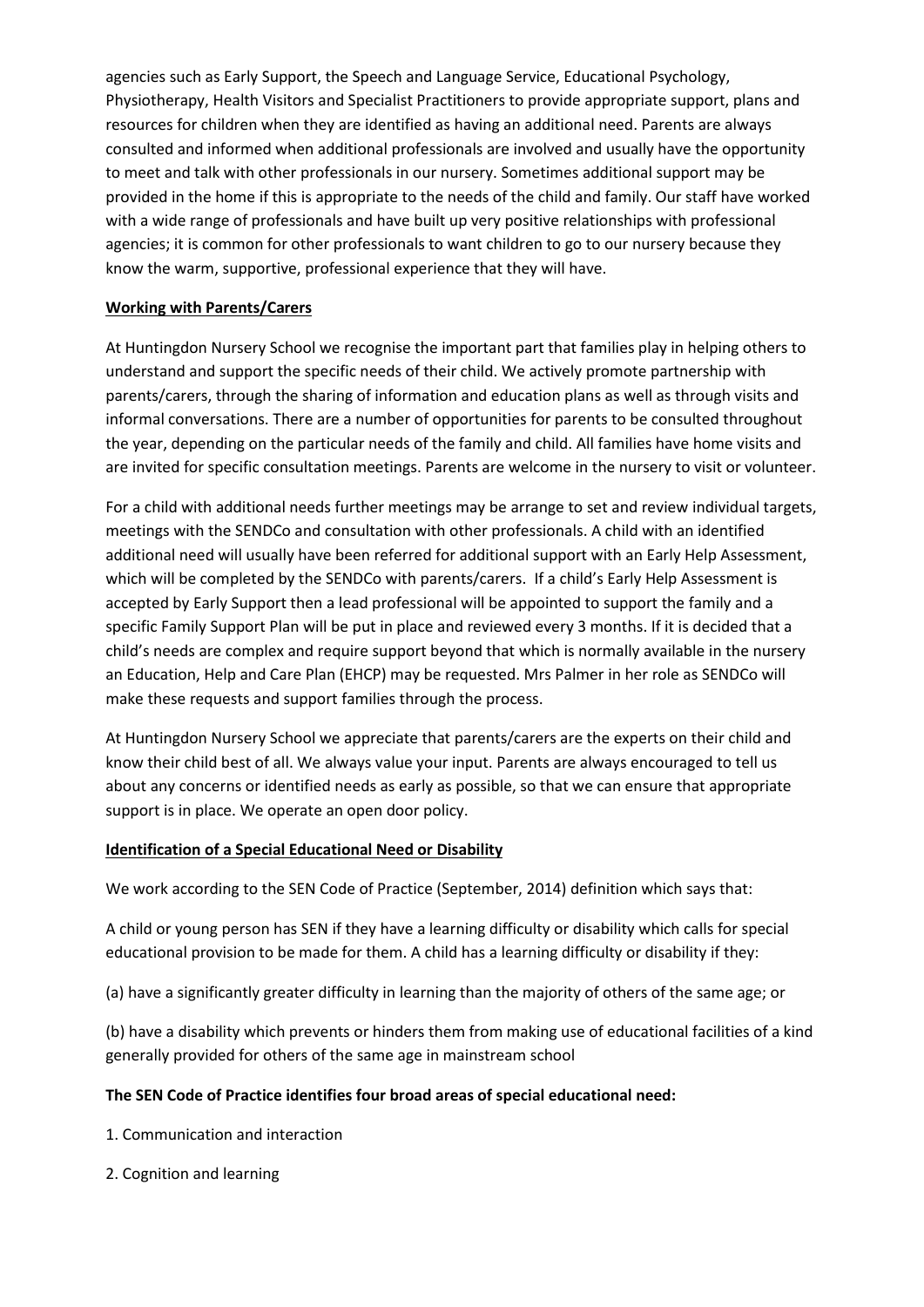#### 3. Social, mental and emotional health

#### 4. Sensory and/or physical

Many children and young people have difficulties that fit clearly into one of these areas; some have needs that span two or more areas; for others the precise nature of their need may not be clear at the outset. We, therefore, consider it important to carry out a detailed individual assessment of each child or young person and their situation at the earliest opportunity to make an accurate assessment of their needs. This is done through observation, appropriate assessment and interaction, consultation with keyworkers and through discussion with parents/carers. There are many reasons why children may be identified as having special educational needs. Children learn in different ways and at different speeds. Some children have identified physical disabilities, such as hearing impairment, or a diagnosed developmental condition such as autism. Whatever a child's individual needs we will work together with parents and other professionals to ensure that targets are set and plans put in place to support a child to be happy in the nursery and to make progress.

# **What Happens when a Child has a Special Educational Need or Disability**

If a child is identified as having a special educational need or disability this information will be recorded on the nursery SEND list and also on the School Information Management System (SIMS). All children who have a need identified and require some additional support are recorded as being at the level of SEN Support. For some children we provide a programme of specific activities to support progress, with individual targets set to support the particular needs of the child. Families and, where possible, children are involved in making plans. All staff are involved in monitoring the effectiveness of specific programmes and charting the progress that a child is making. Some children may need only a short period of targeted intervention, such as participating in language or social skills planned activities. Other children may need longer term intervention and support. For some children an Education, Health and Care Plan (EHCP) may be put in place in consultation with parents, other professionals and the local authority. This provides a detailed plan for children who have been assessed to have complex, severe needs that require ongoing support beyond that which is normally available.

# **Comments, Concerns and Complaints**

At Huntingdon Nursery we operate an open door policy. We encourage parents/carers to discuss concerns as they arise with the Keyworker or SENDCo. An appointment can be made through the school office or with the SENDCo if it is felt a concern needs more to be resolved. Complaints are managed in accordance with the Nursery's Complaints Procedure and Policy, which can be accessed through the school office and on our website[: www.huntingdon-nur.cambs.sch.uk](http://www.huntingdon-nur.cambs.sch.uk/).

If you have any questions about support for your child, please do not hesitate to contact Mrs Claire Palmer SENDCo / Headteacher on: 01480 375216 Or via email [: Head@huntingdon-nur.cambs.sch.uk](mailto:Head@huntingdon-nur.cambs.sch.uk)

# **Moving into nursery and from Nursery to Primary School (Transitions)**

When a child starts at our setting we will work closely with the family to ensure as smooth a start as possible. All children have opportunities to visit and play in the setting before they start and specific meetings and information- sharing is arranged for parents. For children with additional needs extra sessions to visit may be organised. The SENDCo will meet with families to help gather information and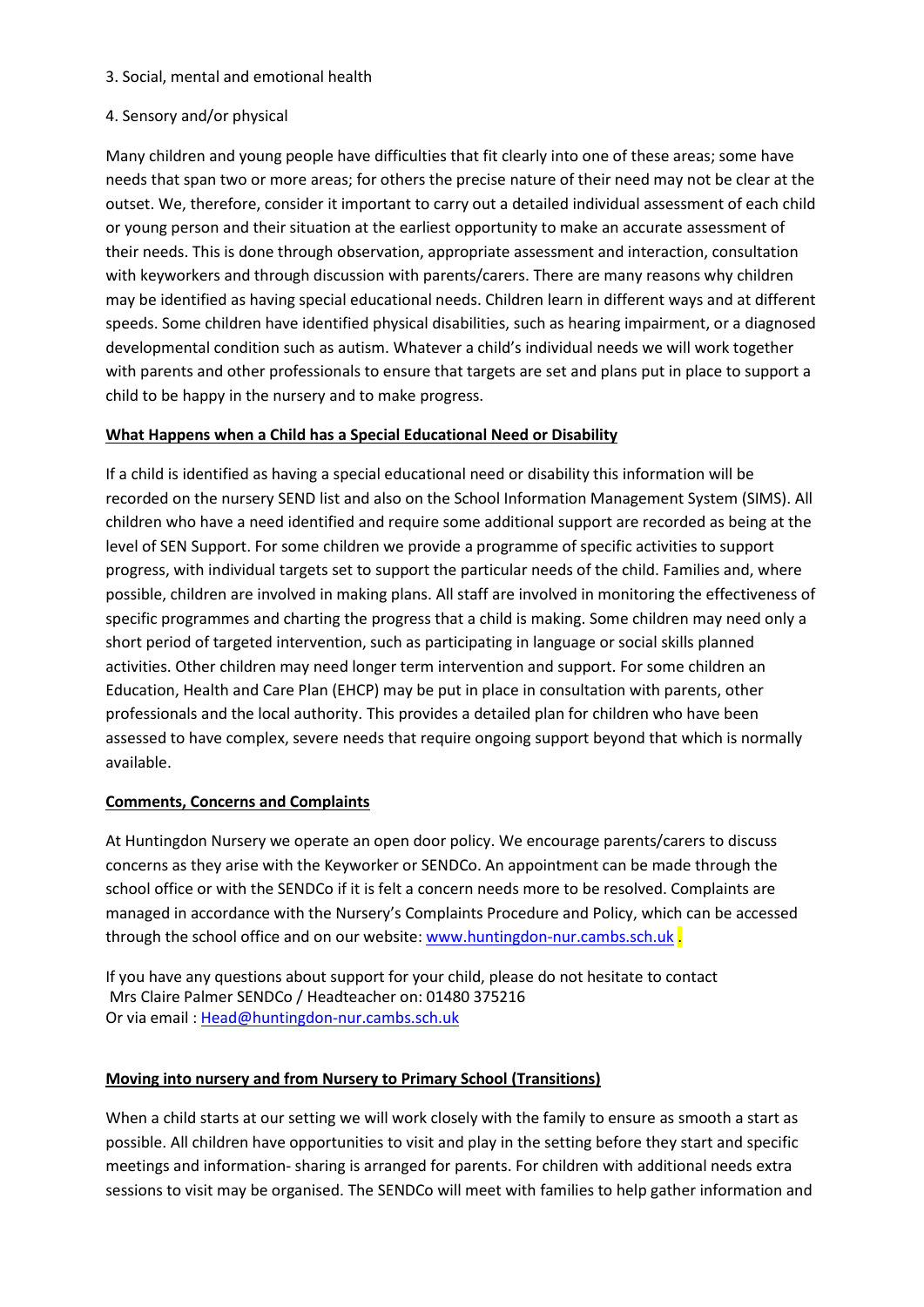decide an appropriate settling–in plan and level of support needed. This may also involve other professionals if they are already working with/known to the family. Mrs Palmer might also visit a child in an existing setting or attend meetings, such as Family Support Plan Meetings, for a child before they move into our nursery. All children will have a home visit from their keyworker.

We work to ensure that at important times of transition, such as moving to a new school, children and families are well-supported. Reception teachers and school SENDCos visit our setting in the summer term to meet children and learn about them from school staff. We share information and hold transition meetings, to ensure that appropriate support and advice will be in place. Children often have additional times made so that they can visit their new school and they may also be able to do this accompanied by a nursery Teaching Assistant whenever possible. A transition plan may include the child making a number of visits to their next setting. An up to date record of the child is passed on to the next setting. Mrs Palmer (SENDCo) will usually help the next setting to review existing plans and set appropriate next steps. Members of staff from the next setting are invited to TAF/FSP (Team around the Family/ Family Support Plan) meetings when we know which school a child will be moving to.

# **Further Support and Information- The Cambridgeshire Local Offer**

Cambridge County Council now publishes a Local Offer which provides clear information explaining the support that is available to children with SEND in this area. It includes information from schools about the teaching and services they offer and out of area support for the most complex and rare needs that cannot be met locally. The Cambridgeshire Local Offer, describing services in Cambridgeshire including Specialist Support Services and Children's Centres can be found on the link below:

# [www.cambridgeshire.gov.uk/localoffer](http://www.cambridgeshire.gov.uk/localoffer)

# [www.cambridgeshire.gov.uk/localofferdirectory](http://www.cambridgeshire.gov.uk/localofferdirectory)

Cambridgeshire County Council Family and Childcare Information Service can be contacted to provide information about the local offer: Tel: 0345 045 1360

# **Additional Support**

# **SENDIASS**

Additional support for parents can be obtained by contacting SENDIASS- the Special Educational Needs and Disability Information Advice and Support Service (formerly the Parent Partnership Service) Their contact details are:

SENDIASS Box No. CC1101, Castle Court, Cambridge CB3 OAP

Their confidential helpline is open during term time: 01223 699214 Email address: [pps@cambridgeshire.gov.uk](mailto:pps@cambridgeshire.gov.uk)

Website[: www.cambridgeshire.gov.uk/pps](http://www.cambridgeshire.gov.uk/pps)

# **Pinpoint**

A St Ives –based charity supporting Cambridgeshire parents/carers- especially children with additional needs and disabilities. Tel: 01480 499043 or 01480 877333 Email: information@pinpoint-cambs.org.uk